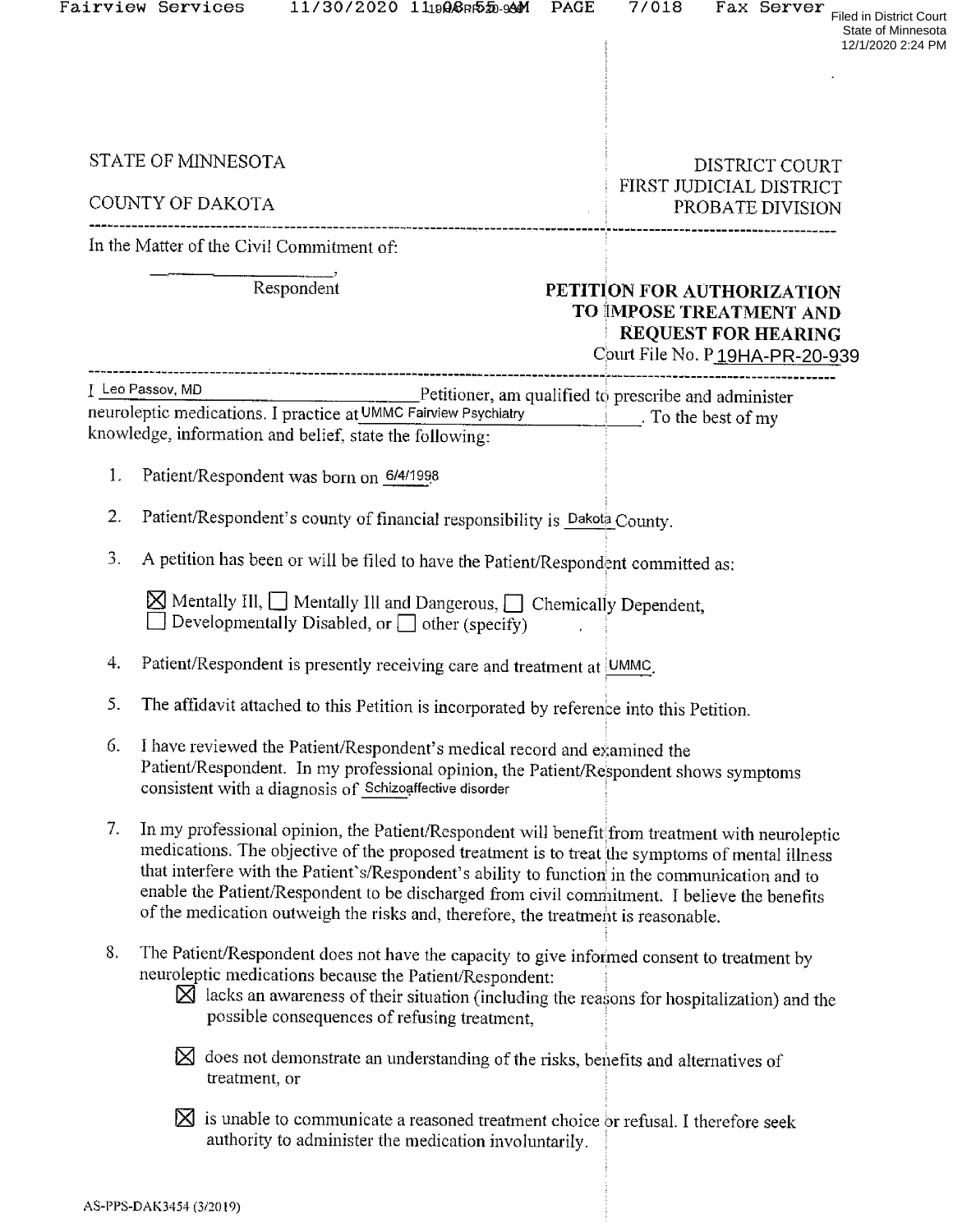- State of Minnesota 12/1/2020 2:24 PM
- 9. The Patient/Respondent has not agreed in accepting neuroleptic medication and has declined or refused to take it voluntarily.
- 10. I have carefully reviewed all available medical records and I have identified the following neuroleptic medications that have been administered to the Patient/Respondent in the past, and past responses, including side effects:

| Medication | Date<br>given | Responses (including negative side-effects) |
|------------|---------------|---------------------------------------------|
| Clozaril   | 2019          | effective, no reported side-effects         |
| Abilify    | 2019          | partially or not effective                  |
| Risperdal  | 2019          | partially or not effective                  |
|            |               |                                             |
|            |               |                                             |
|            |               |                                             |
|            |               |                                             |
|            |               |                                             |

11. Based on my review of Patient/Respondent's medical records and current condition, I request authority to administer to the Patient/Respondent the following neuroleptic medications (or their generic equivalents) that are specifically tailored to the Patient/Respondent's circumstances.

| <b>Typical Neuroleptics or generic equivalent:</b>                             |  |  |  |  |  |  |
|--------------------------------------------------------------------------------|--|--|--|--|--|--|
| $\Box$ Thorazine $\Box$ Mellaril $\Box$ Trilafon $\Box$ Loxitane, $\Box$ Moban |  |  |  |  |  |  |
| $\Box$ Stelazine $\Box$ Navane $\Box$ Haldol $\Box$ Prolixin                   |  |  |  |  |  |  |
| Other<br>(Print Clearly)                                                       |  |  |  |  |  |  |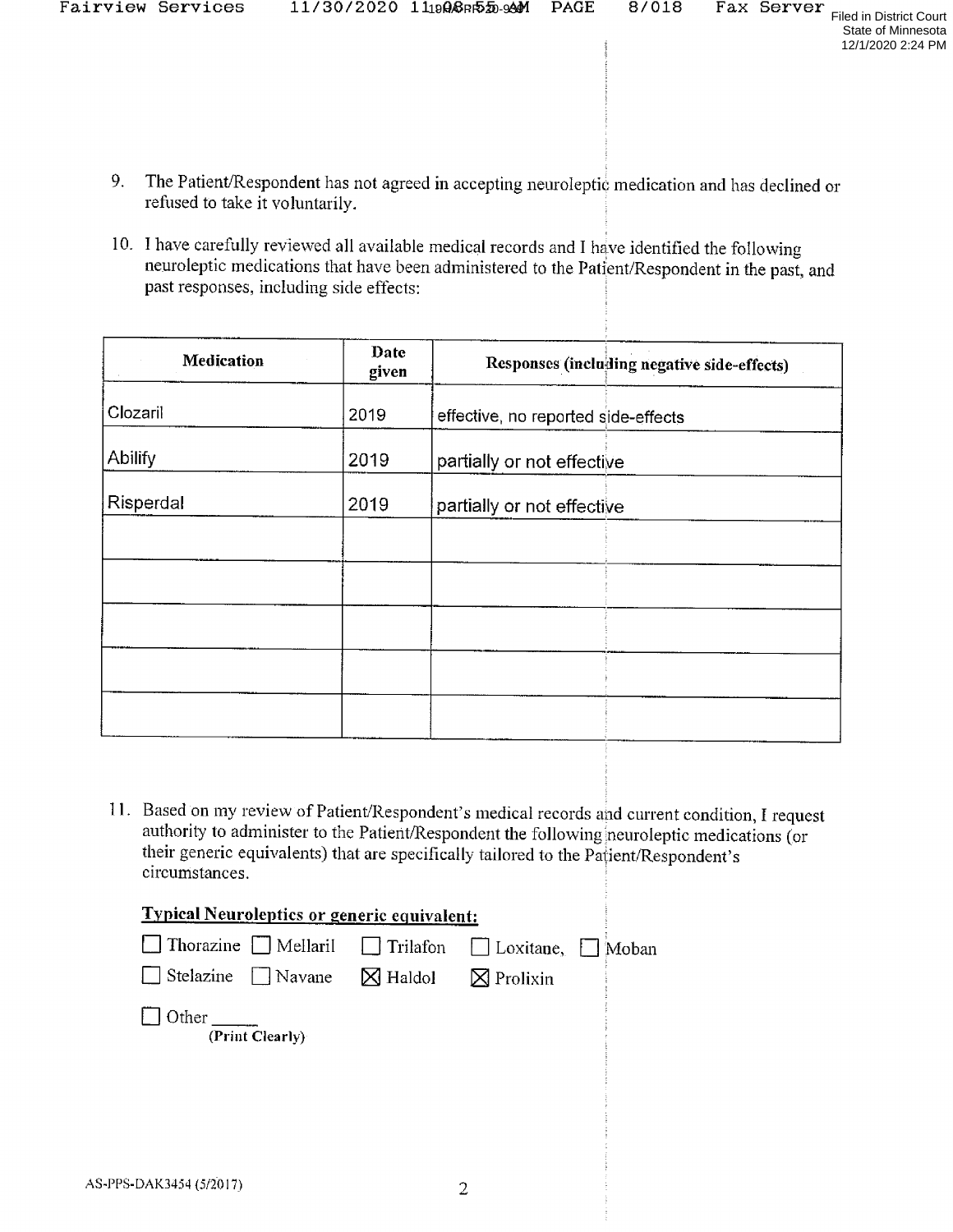| Fairview Services    |                                                     | 11/30/2020 111908PP520-99M |                     | <b>PAGE</b> | 9/018           | Fax Server | <b>Filed in District Court</b><br>State of Minnesota<br>12/1/2020 2:24 PM |
|----------------------|-----------------------------------------------------|----------------------------|---------------------|-------------|-----------------|------------|---------------------------------------------------------------------------|
|                      | <b>Atypical Neuroleptics or generic equivalent:</b> |                            |                     |             |                 |            |                                                                           |
| $\boxtimes$ Clozaril | $\Box$ Risperdal $\boxtimes$ Invega                 |                            | $\boxtimes$ Zyprexa |             | $\Box$ Seroquel |            |                                                                           |
| Geodon               | $\Box$ Abilify                                      |                            |                     |             |                 |            |                                                                           |
| Other                | (Print Clearly)                                     |                            |                     |             |                 |            |                                                                           |

- 12. The administration of the following medications to the respondent are specifically **EXCLUDED** from this petition:
- 13. As part of my request for authority to administer neuroleptic medication, I also request authority to administer routine medical monitoring such as blood tests, weight, and vital signs, as clinically indicated by the Patient/Respondent's medication and overall medical condition, even if the Patient/Respondent objects.
- 14. Judicial authorization is a prerequisite to the administration of neuroleptic medication in the absence of Patient/Respondent's informed consent under Minn. Stat. 253 B.092 and *Jarvis v. Levine*, 418 N.W. 139 (Minn.1988)
- 15. Petitioner requests that a hearing be scheduled and that authorization to administer neuroleptic medication be granted according to the law.

I declare under penalty of perjury that everything I have stated in this document is true and correct.<br>Minn. Stat. § 358.116

Date:  $\frac{11}{27/2020}$ 

Le'o Passcv, MD, Petitioner Signed in OlmstedCounty, Minnesota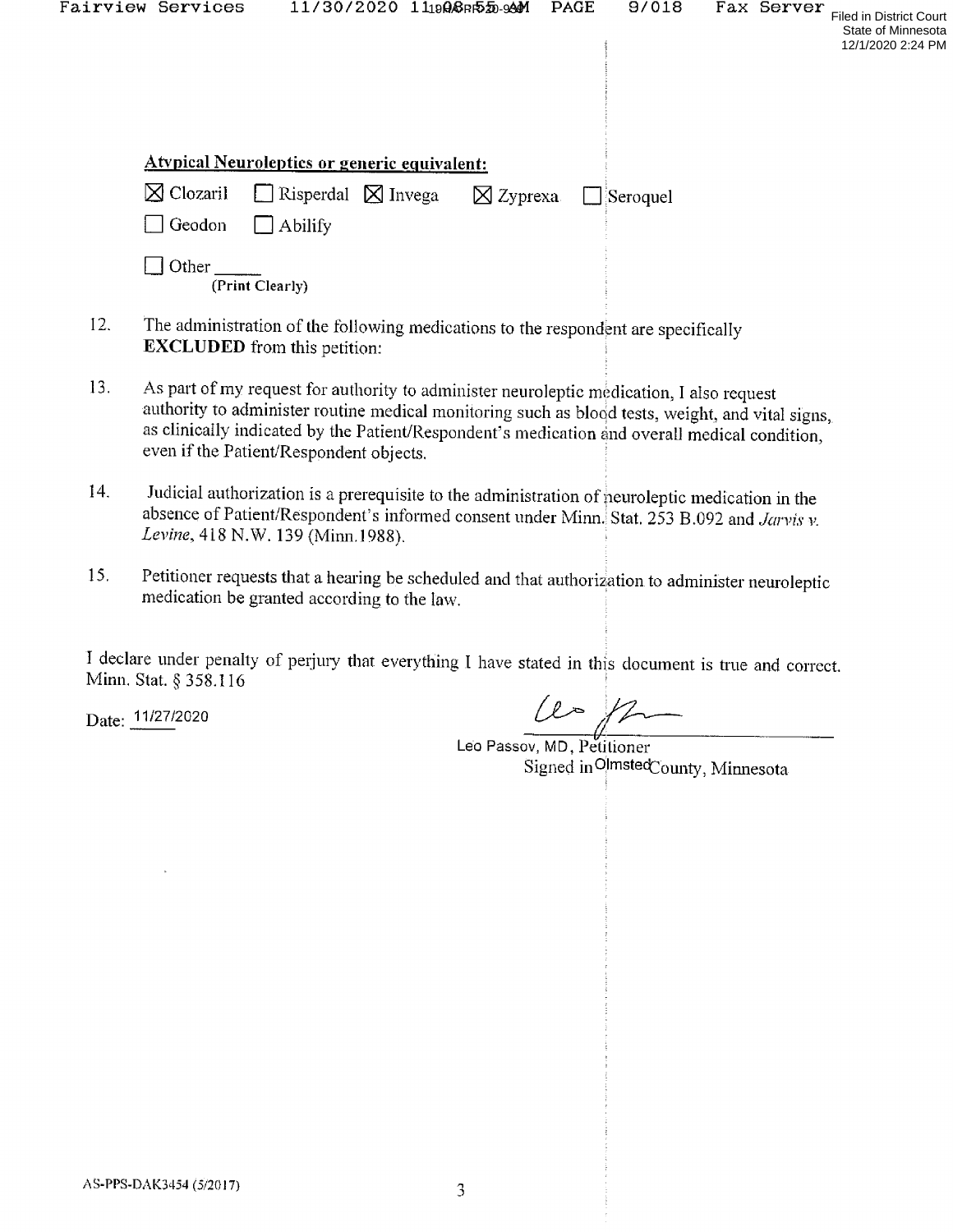|           | Fairview Services                         |     | 11/30/2020 11 <sub>19</sub> 00 <sub>P</sub> 内如-99M | PAGE | 10/018                                         |  | Fax Server       | <b>Filed in District Court</b><br>State of Minnesota<br>12/1/2020 2:24 PM |  |  |
|-----------|-------------------------------------------|-----|----------------------------------------------------|------|------------------------------------------------|--|------------------|---------------------------------------------------------------------------|--|--|
|           |                                           |     |                                                    |      |                                                |  |                  |                                                                           |  |  |
|           | STATE OF MINNESOTA                        |     |                                                    |      |                                                |  | DISTRICT COURT   |                                                                           |  |  |
|           | COUNTY OF DAKOTA                          |     |                                                    |      | FIRST JUDICIAL DISTRICT<br>PROBATE DIVISION    |  |                  |                                                                           |  |  |
|           | In the Matter of the Civil Commitment of: |     |                                                    |      |                                                |  |                  |                                                                           |  |  |
|           | Respondent                                |     |                                                    |      | Court File No. P 19HA-PR-20-939                |  | <b>AFFIDAVIT</b> |                                                                           |  |  |
| COUNTY OF | STATE OF MINNESOTA)                       | )SS |                                                    |      |                                                |  |                  |                                                                           |  |  |
|           | Leo Passov, MD                            |     |                                                    |      | , being duly sworn, states on oath as follows: |  |                  |                                                                           |  |  |

1. I am qualified to prescribe and administer neuroleptic medications.

#### DEFINITION OF ANTIPSYCHOTIC MEDICATION

- 2. Antipsychotic medications are medications that reverse the symptoms of major mental illnesses. Also called neuroleptic drugs, these agents are a subclass of psychotropic drugs, which include any medications that affect mentation. Antipsychotics in the past frequently were called "major tranquilizers". Since their primary effect is to normalize mental functioning, this term inaccurately emphasizes their secondary effect of sedation.
- 3. Antipsychotic drugs comprise the three major chemical classes of phenothiazine drugs, butyrophenone drugs, and thioxanthene drugs. There are ten classes of agents. Although these drugs are chemically different, they all have the unique pharmacologic property of controlling the symptoms of major mental illness.
- 4. Antipsychotic medications are available in both intramuscular and oral forms. They are usually marketed as tablets or capsules of several strengths.
- Antipsychotics must be distinguished from the class of drugs known as sedative-hypnotics (so<br>called "minor tranquilizer") called "minor tranquilizer").

#### HISTORY OF ANTIPSYCHOTICS

6. Antipsychotic medications were introduced in 1954. The first such drugs were chlorpromazine and reserpine. Although these drugs did not produce a permanent cure for schizophrenia, they revolutionized the treatment of mental illness. The prominent symptoms of psychosis could be effectively treated for the first time. Before that, therapy was primarily limited to more intrusive techniques such as psychosurgery and electroconvulsive therapy (ECT). Mental hospitals had been primarily custodial in character. The drugs contributed to a massive reduction in the number of hospitalized mental patients. Studies have shown that, before the introduction of these drugs, two out of three schizophrenic patients spent most of their lives in the state insane asylum. At present, more than 95 percent of schizophrenics are discharged to the community.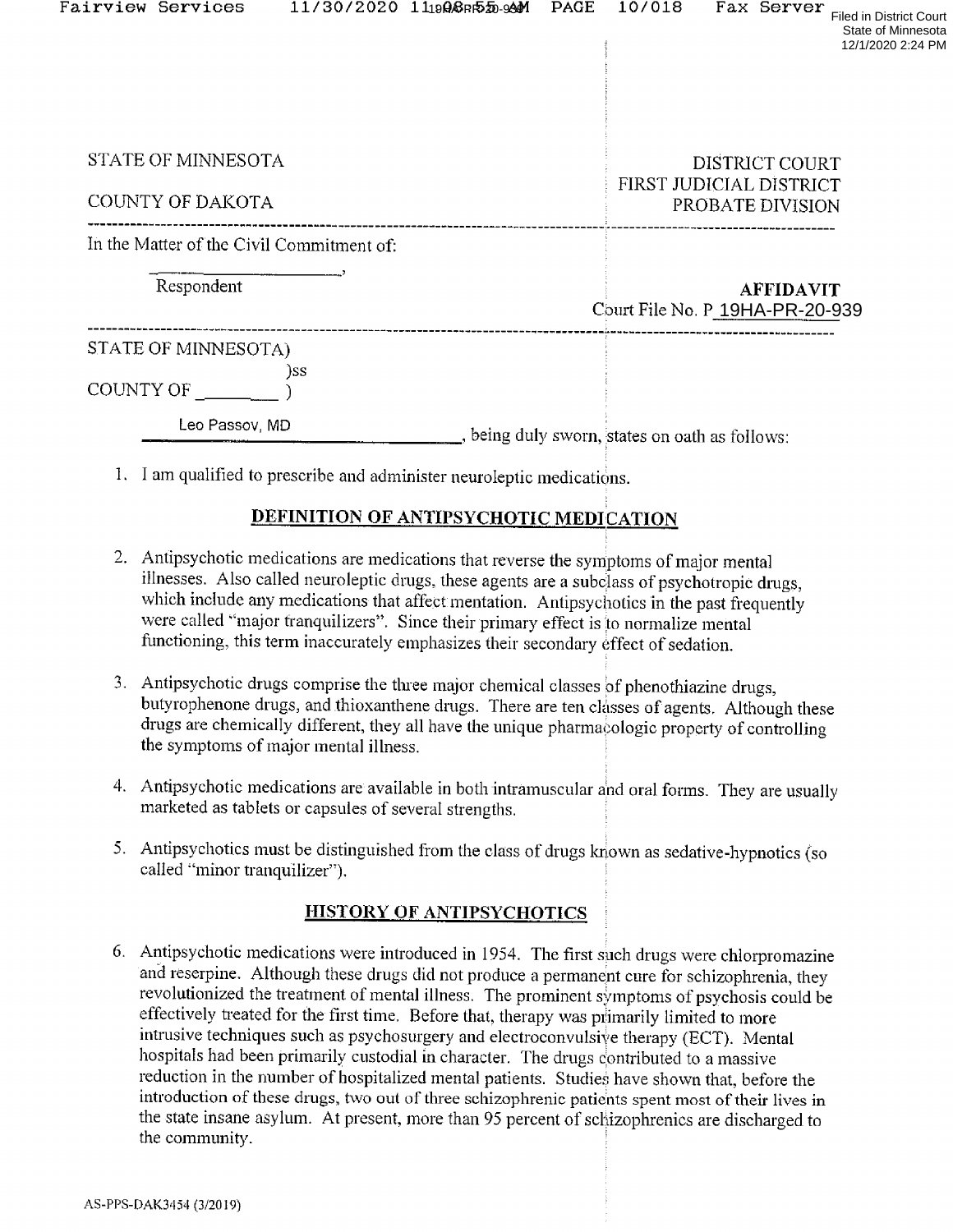State of Minnesota 12/1/2020 2:24 PM

#### EFFECTIVENESS OF ANTIPSYCHOTICS

- 7. Chlorpromazine and other antipsychotic drugs have been. studied in hundreds of double~blind studies. Antipsychotics have in common the known benefits of reducing psychotic thought processes, eliminating hallucinations, reducing and sometimes eliminating delusional thought systems, and restoring rational thought processes. Control of psychiatric symptoms serves the purposes of alleviating the patient's distress, providing access to other non-drug forms of therapy, and preventing additional symptoms.
- For an institutionalized patient, the major benefit is to prepare him for an earlier release from the hospital and allow him to live in the community. Antipsychotic drugs also may be used to prevent the patient from harming himself or others because the drugs often reduce aggression by reducing psychotic thought content.
- 9. Antipsychotic drugs work by affecting the ability of the brain to sort out and integrate perceptions and memory. It is believed that psychotic episodes are accompanied by an imbalance among the chemical neurotransmitters in the part of the brain that regulates emotion and motivation. Antipsychotic drugs block the effects of the neurotransmitter dopamine in various parts of the brain. Since derivation of mental diseases such as schizophrenia is one of chemical imbalance, the most successful treatment for such illness is medication coupled with psychotherapy. Other forms of treatment such as psychotherapy and milieu therapy have not proven effective alone.
- 10. Antipsychotic medication does not cure the mental illness. Rather, it controls the symptoms of psychosis. Studies show that discontinuance of antipsychotic medication often causes a relapse of the illness. The relapse rate in a sampling of patients not treated with medication is about 10 to <sup>15</sup> percent per month. If maintenance medication is administered, the rate is reduced to between one and five percent.
- 11. The drugs have normalizing effects of suppressing psychotic symptoms and altering mental functioning toward normality. There is no evidence that medications change one's personality<br>or affect character traits, beliefs, or values. It is therefore inaccurate to call the drugs' effects "mind controlling", "mind altering", or "thought inhibiting". The drugs are not sedatives in the sense of slowing down all symptoms of patients. The drugs have both sedative and antipsychotic properties.
- 12. Antipsychotic drugs approved by the United States Food and Drug Administration are not experimental and are commonly used.

# **INDICATIONS FOR ANTIPSYCHOTICS**

13. Antipsychotic medication is indicated for patients suffering from a major mental illness when there has been a past response to antipsychotic drug therapy or where the likelihood and degree of response outweigh the risks of the medication. Antipsychotic medication can be used for psychotic symptoms associated with antipsychotics is the presence of psychosis such as inorganic psychosis, late paraphrenia,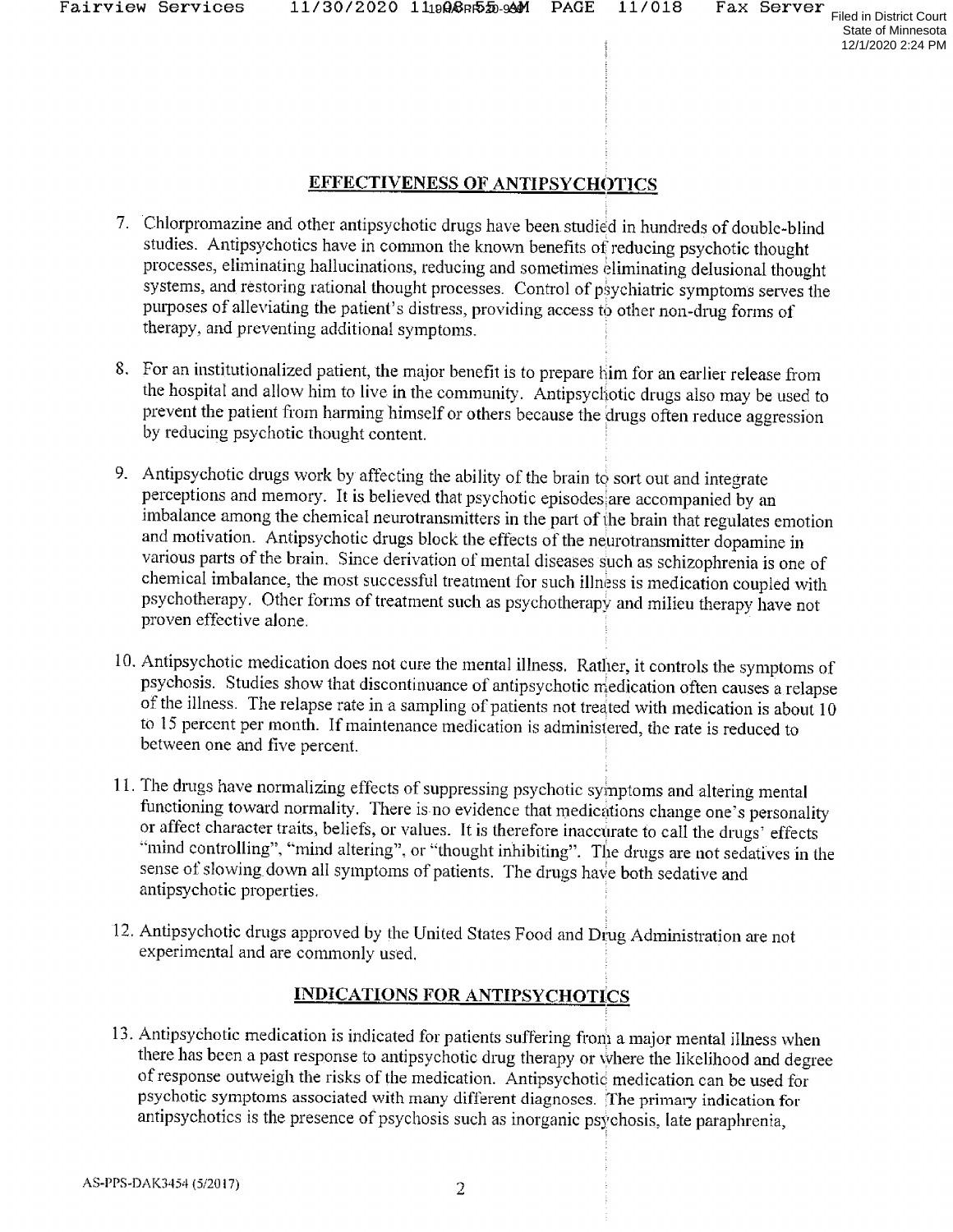psychotic depression, mania, paranoid disorders, and the schizophrenic and schizophreniform disorders. '3

- 14. Antipsychotic medication is not effective for all psychiatric patients. The effects of antipsychotic drugs vary with the psychiatric condition, the symptoms, and the particular patient. Patients respond differently to different medications largely because of differences in the patient's metabolic handling of the drug. There are psychotic patients who improve without drugs. However, the drug. is considered the treatment of choice: for major mental illness. The drugs alone do not suffice, and additional nondrug interventions are generally required such as behavioral therapy and training.
- 15. In choosing a particular antipsychotic drug to administer to a patient, these factors are important: the patient's past response to medication, the history of relapse without medication, and past experience with side effects from medication. The physician considering treatment with antipsychotic medications mus with antipsychotic medications must weigh the risks of side effects against the benefits of
- 16. Where the patient has not previously been administered antipsychotic medication, a clinical trial of medication must be conducted. A trial could involve the use of several different agents for a four to six-month period. The number of agents used and the length of the trial will vary depending upon the severity of the patient's symptoms.
- 17. Different patients need different dosages of a particular drug. Patients may be differentially sensitive to a drug. Some patients may need a high dosage of a drug when very psychotic. It is important to avoid inadequate treatment in an acute episode because this can lead to chronicity.

### SIDE EFFECTS

- 18. The major side effects of antipsychotics are divided into categories entitled "anticholinergic effects", "parkinsonian effects", "sedation effects", and "hypotension effects". Anticholinergic action is manifested by blurred vision, dry mouth, constipation, urinary retention, increased or decreased perspiration, and tachycardia. Centrally affected cholinergic blockade may produce memory impairment, confusion, an elderly patients with pre-existing organic impairments.
- 19. Parkinsonian side effects are characterized by acute dystonic reactions, which are muscle spasms especially of the neck, jaw, and tongue. Akathisia is a subjective feeling of restlessness. Neuroleptic-induced Parkinsonism, which is tremor, rigidity, and bradykinesia (slowness of movement), may occur. Finally, d movements of muscles, may occur. Tardive dyskinesia, a syndrome of involuntary, repetitive, purposeless movements of the oral, facial, limb and truncal musculature, may occur after prolonged neuroleptic drug treatment. The life-threatening risks of administration of the medication are minute.
- 20. Sedation and hypotension may be clinically observed with any  $\phi$ f the neuroleptics.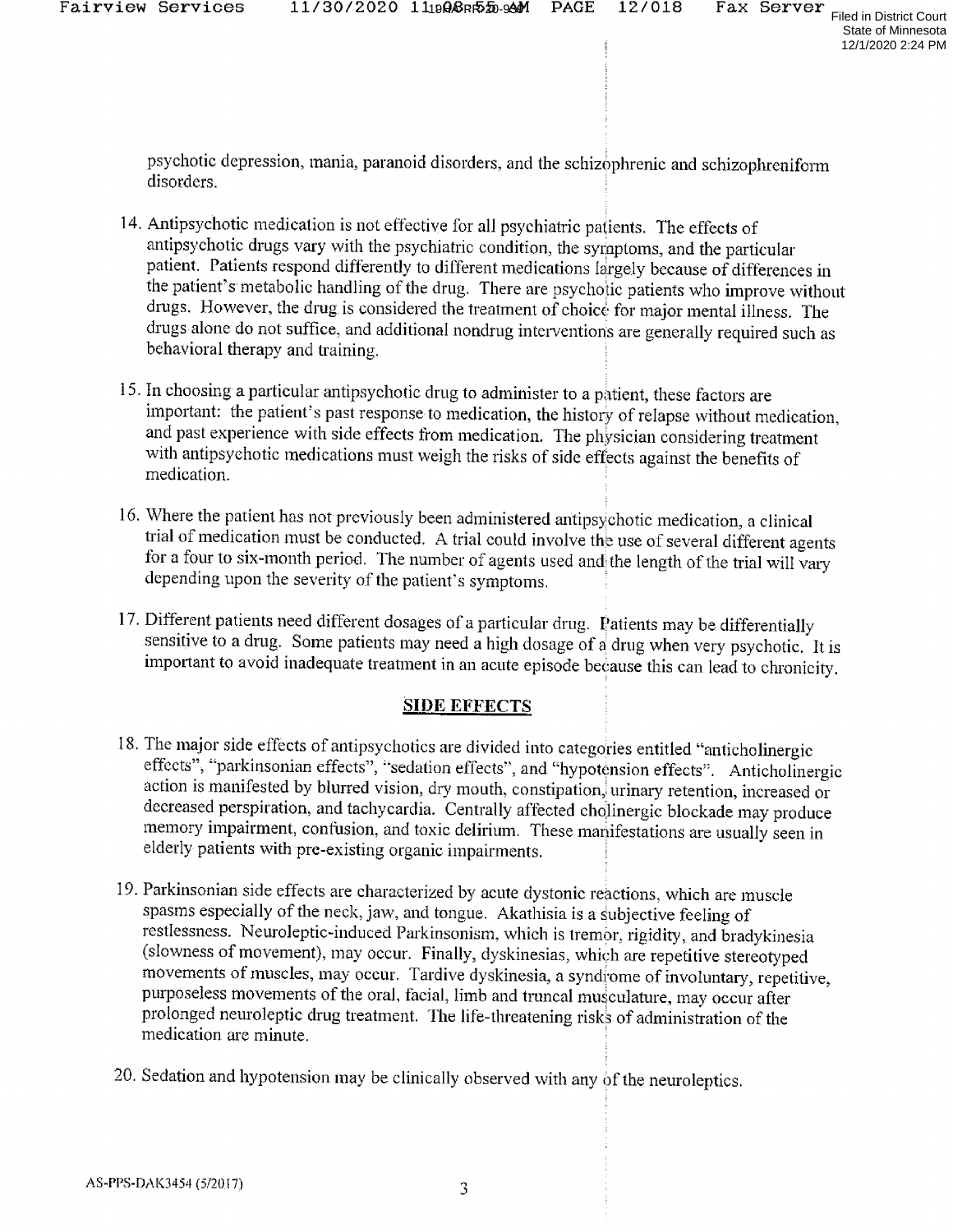State of Minnesota 12/1/2020 2:24 PM

- 21. It is not possible to precisely predict whether particular medications will produce any side effects or which side effects will be produced. Unless tardive dyskinesia has developed, all side effects disappear upon discontinuation of the medication.
- 22. Tardive dyskinesia appears in approximately <sup>20</sup> to <sup>40</sup> percent of patients who have received antipsychotic medication for long periods of time (more than ten years). The severity of tardive dyskinesia ranges from mild and inconspicuous to severe and cpsmetically disfiguring.
- Tardive dyskin'esia is commonly associated with high dose, long-term antipsychotic treatment. However, there is little to show that one antipsychotic is more dr less likely to cause or to aggravate tardive dyskinesia. About one-third to one-half of patients with tardive dyskinesia improve with a wide variety of treatments or no treatment at all; Therefore, the condition is not necessarily persistent or irreversible.
- 24. Patients receiving antipsychotic medication should be monitored carefully for signs of tardive dyskinesia. Discontinuation of antipsychotic medication is the ideal treatment for tardive dyskinesia but is not feasible for many patients. The decision to stop antipsychotic drug therapy when tardive dyskinesia is present should be made only in the direst of clinical circumstances, when other alternative treatments are not available.
- 25. Clozapine (brand name Clozaril) was the first atypical anti-psychotic developed to treat schizophrenia. In 1975, after reports of agranulocytosis leading to death in some clozapine-<br>treated patients, the medication was voluntarily withdrawn from market in the United States. However, when repeated studies demonstrated that clozapine was more effective against treatment-resistant schizophrenia than other typical and atypical neuroleptic medications, the FDA and health authorities in most other countries approved its use only for treatment-resistant schizophrenia, with the stipulation that required Restricted Distribution, a Patient Registry and regular blood monitoring to detect blood abnormalities before they became life threatening. In December 2002, clozapine was approved in the US for reducing the risk of suicide in schizophrenic or schizoaffective patients judged to be at chronic risk for suicidal behavior.

### DURATION OF TREATMENT

- 26. Most patients should take antipsychotic medications for a number of months following remission of one acute episode. In a first episode, six months is recommended. Patients with more chronic illnesses may require medication indefinitely.
- 27. The duration of a course of medication in general is judged by evaluating the The duration of a course of medication in general is judged by evaluating the benefits and risks.<br>Some patients who are treated with antipsychotics have time-limited illnesses and, therefore,<br>the medication should be stopp the medication should be stopped as quickly as possible after the resolution of the episode. For chronic illness, the issue becomes one of long-term benefits of the medication versus the long-<br>term right. If there is with term risks. If there is evidence of substantial benefit which improves the patient's quality of life and increases the likelihood of being discharged, the long—term risk of development of tardive dyskinesia is less significant than the benefits of continuing on the drugs.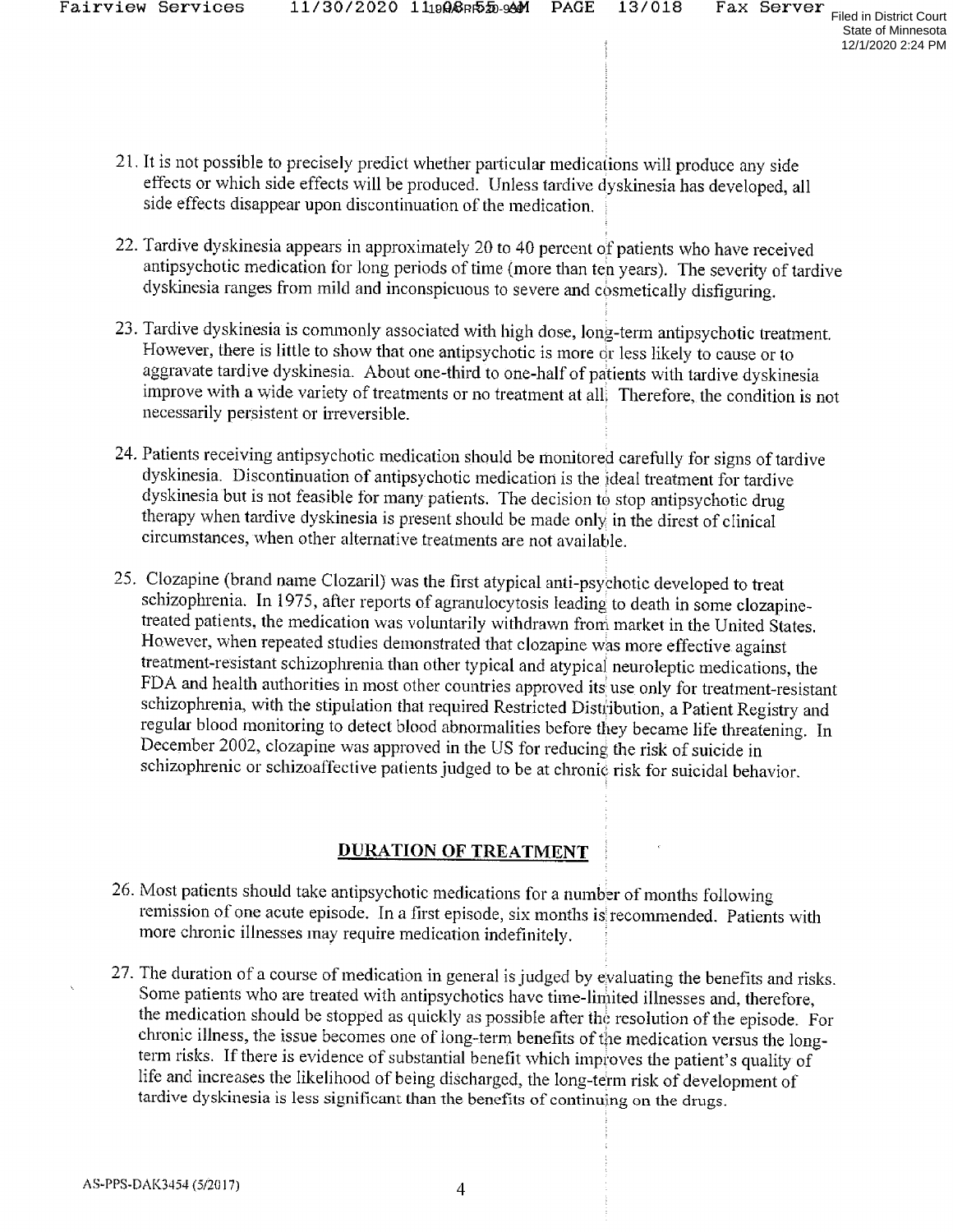28. Patients on antipsychotic medications require routine medical testing and monitoring, such as blood tests, weight, and vital signs, as clinically indicated based on the patient's medication regiment, medical symptoms, or their medical condition, such as diabetes.

I declare under penalty of perjury that everything I have stated in this document is true and correct. Minn. Stat.  $\S 358.116$ 

 $Date: \frac{11/27}{2020}$ 

Fetitioner Signed in $\ddot{\text{o}}$ <sub>lmsted</sub>County, Minnesota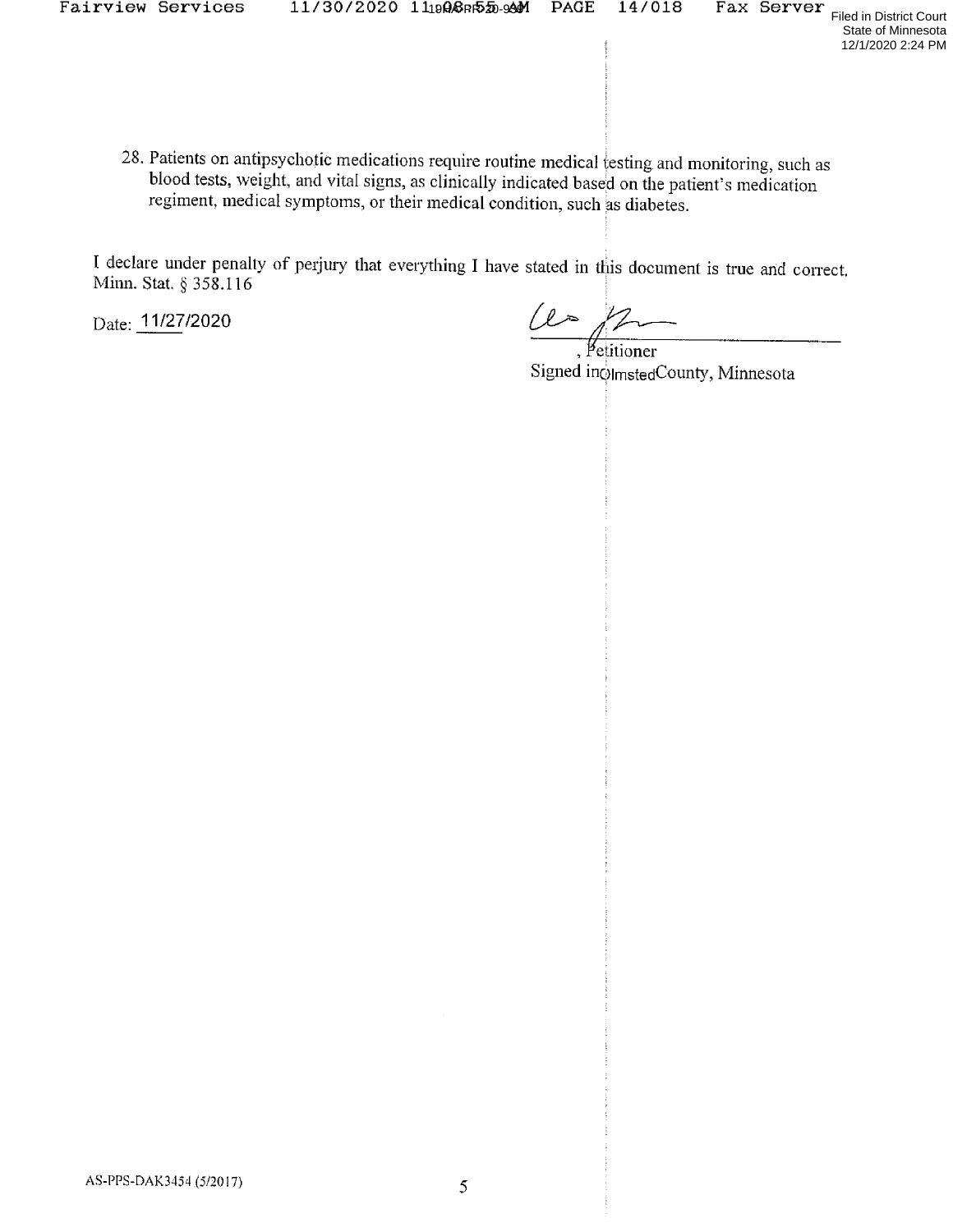19HASPR>20-9391 PAGE I57018 FAX SETVEY<br>Filed in District Court

State of Minnesota 12/1/2020 2:24 PM

**EXHIBIT B** 

## NEUROLEPTIC MEDICATIONS

| <b>Generic Name</b> | <b>Brand Name</b> |
|---------------------|-------------------|
|                     |                   |
|                     |                   |
|                     |                   |
|                     |                   |
|                     |                   |
|                     |                   |
|                     |                   |
|                     |                   |
|                     |                   |
|                     |                   |
|                     |                   |
|                     |                   |

 $\sim$ 

 $\bar{z}$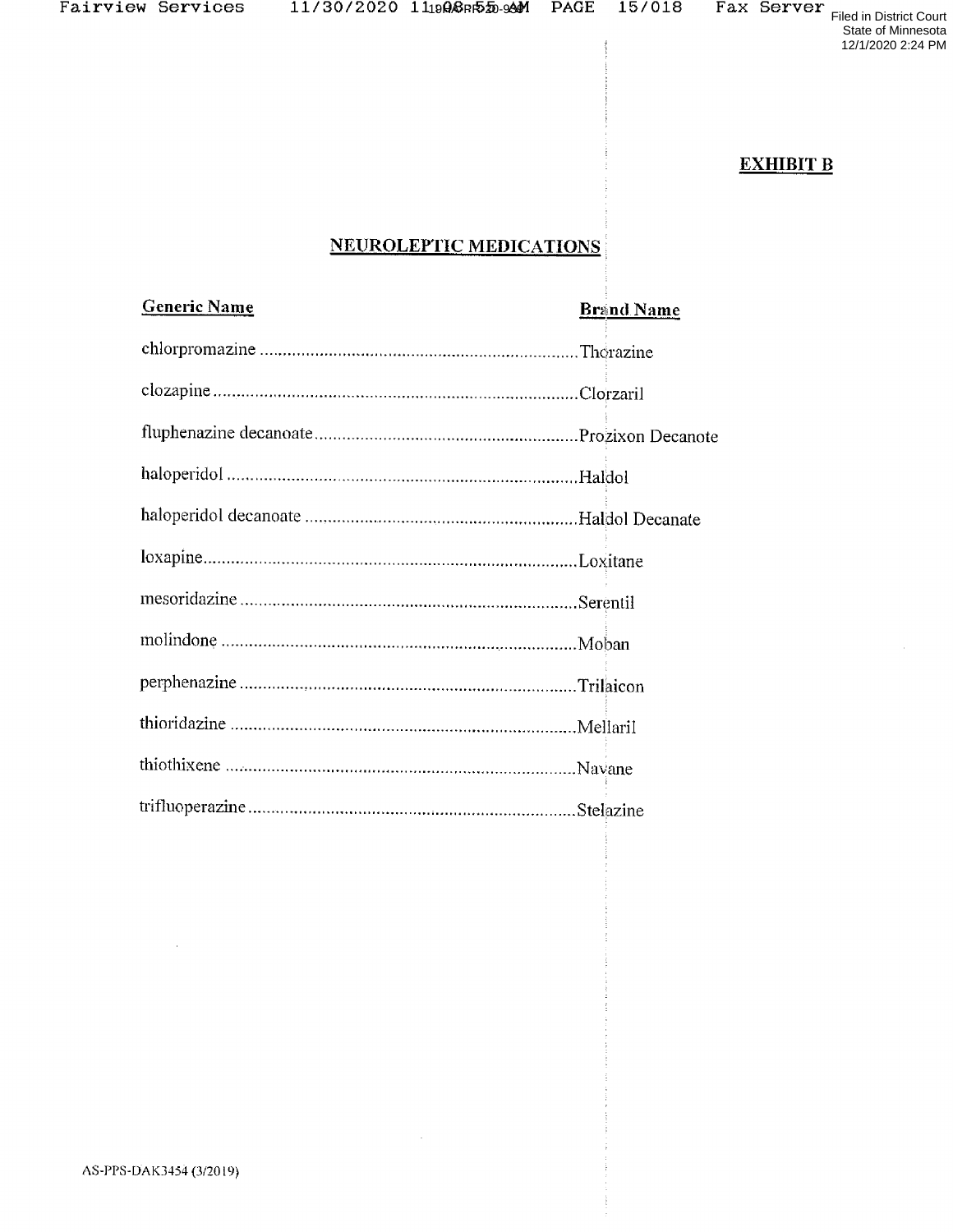# INFORMATION SHEET<br>PETITION FOR MEDICATION HEARING

Treatment Facility Name:

Patient Name:

County of commitment Jurisdiction/Venue:

Date of Birth:

Type of commitment: MI Ml/CD

Expiration of Date of commitment:

Commitment Court File No:

County Attorney:

Assistant County Attorney <sup>1560</sup> Highway <sup>55</sup> Hastings, MN 55033 (651) 438-4438

Patient's Attorney: Joe Dalager<br>295 Marie Ave. E., #110 West St. Paul, MN 55118

Physician to Testify for Facility:

Guardian or Conservator:

Treatment Facility Contact Person:

Scheduling Limitations of Physician:

Additional Persons who should receive notice of hearing